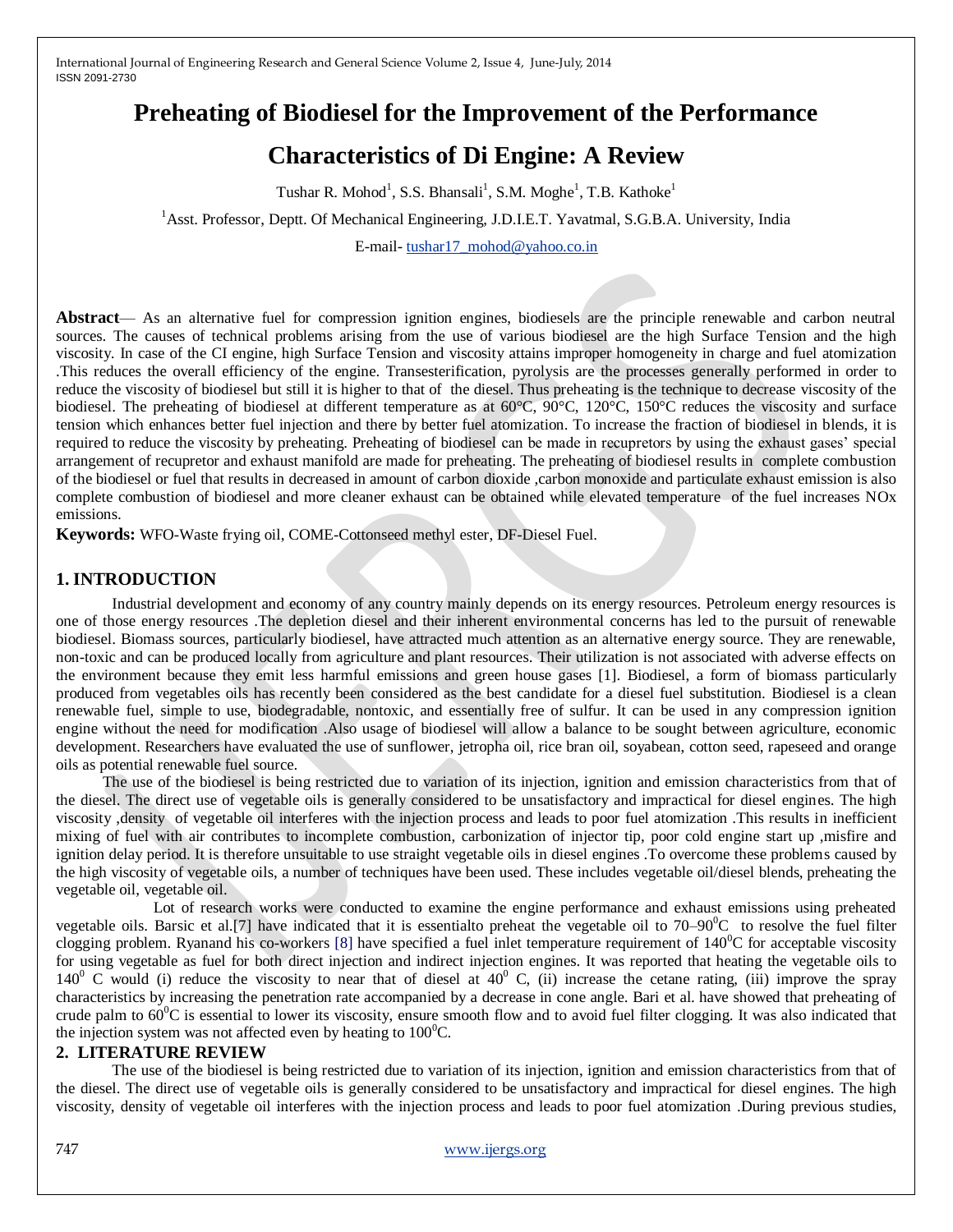biodiesel used with different blend of diesel. These blends without any prior processing found insufficient to decrease the viscosity of biodiesel. Therefore injection related problems were remained unsolved.

The studies were carried on transesterification process, which decreases effect on the viscosity of vegetable oil, biodiesel still has higher viscosity and density when compared with diesel fuel. The viscosity of fuels has important effects on fuel droplet formation, atomization, vaporization and fuel–air mixing process, thus influencing the exhaust emissions and performance parameters of the engine. The higher viscosity of biodiesel compared to diesel limits the use of complete biodiesel and biodiesel blends in the I.C. engine. It was found that the higher viscosity has effect on combustion and proper mixing of fuel with air in the combustion chamber. It avoids the proper atomization, fuel vaporization and ignition. Transesterification process reduced viscosity of biodiesel but still it was much higher compared to the diesel.

Investigations have shown that B20 blend has good performance and emission characteristics on CI engines. Thus it is preheated at different temperature as at 30°C, 60°C, 90°C, and 120°C. Further increase of biodiesel fraction in the blends will increase the viscosity and decrease performance. To increase the fraction of biodiesel in blends, it is required to reduce the viscosity by preheating. Preheating of biodiesel is the easy, less economical and efficient way for mentioned problem evaluation. The preheating of the vegetable oil improves the injection characteristics by decreasing the kinematic viscosity, surface tension and the density of biodiesel.

## **3. PREHEATING OF BIODIESEL**

Preheating process involves heating of biodiesel before injecting it into combustion cylinder. Biodiesel can be preheated at different temperature of, 60°C, 90°C, 120°C, and 150°C. But the case study on preheating temperature have found that preheating temperature for biodiesel should be 90°C to meet above mentioned characteristic requirement. Heat exchangers can be used to preheat the biodiesel. Fig.1 shows a heat exchanger in which hot exhaust gases from engine are circulated around the fuel flowing tubes .These gases can increase the temperature of fuel flowing through tubes or heating coils can be used to preheat.

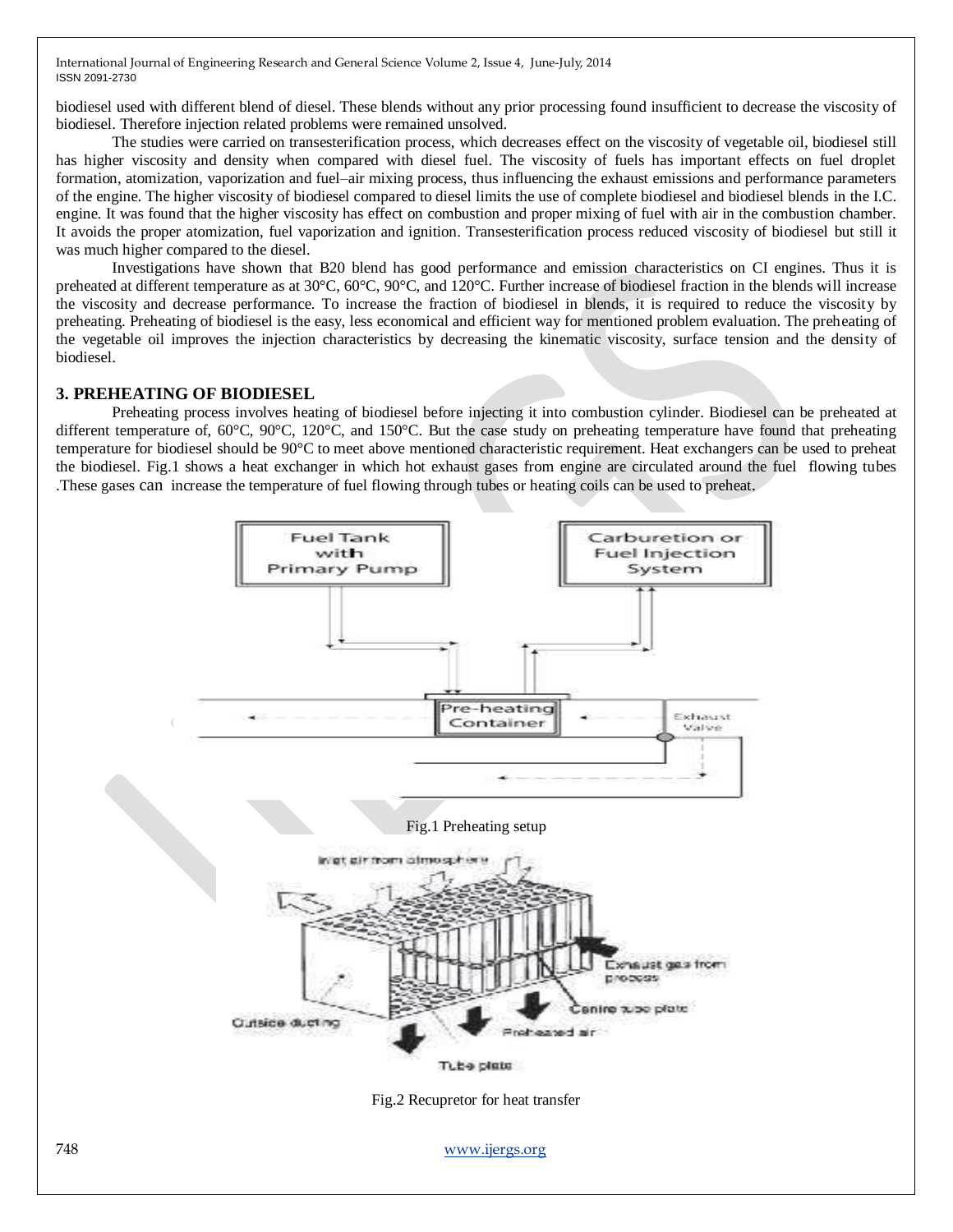Fig. 1: Block Diagram of system setup consists of a fuel line that connects the already existing fuel tank to a pre-heating container. The container is designed to hold a volume depending in the size of the exhaust manifold. A recupretor consisting of copper tubes. These copper tubes carries fuel and hot exhaust gases through manifold are passed over these copper tubes. Thus heat is transferred to the fuel flowing inside the tubes. This container is placed within the manifold such that it receives heat directly from the exhaust gases. *A Fuel Line* The material used for the fuel line could be reinforced rubber flex pipe as it can withstand high pressures of up to 6Mpa and temperatures of around 250°C.

## **3.1 PRE-HEATING CONTAINER**

The Preheating container should be made of a material that is a good heat conductor, able to withstand temperatures up to 1200°C [2] without undergoing any chemical change and any considerable change in physical properties. That is the material should have a

- Low specific heat capacity.
- Low Thermal expansion coefficient.
- Inert chemical property.
- The volume of the preheating chamber is assumed to be such that it fits snugly into the exhaust manifold.

# **3.2 EXHAUST MANIFOLD CHANGES**

The exhaust manifold, in order to house the pre-heating container will have to undergo changes as well. The exhaust manifold is electronically operated [3] and its operation depends on the temperature in the pre-heating container. When required temperature is attained a valve cut of the supply of exhaust gases.



Fig. 3: Block diagram of fuel flow

# **3.3 FUEL PASSAGE DIVERSION**

In our setup, from the fuel tank, the fuel is transported via the fuel line the fuel line is designed to handle high pressure of the fuel coming from the primary pump in the fuel tank. The line feeds the fuel into the pre-heating container.

# **3.4 HEATING MECHANISM**

The fuel in the pre-heating chamber is heated using the exhaust gases. The flow of these exhaust gas is controlled with the help of an electronically controlled bypass valve. When the engine starts, the valve allows exhaust gases to come in contact with the pre-heating container. Once the required temperature is attainted, the valve automatically get switch off such that the exhaust gas supply get cut off in order to maintain constant temperature of fuel, when the temperature drops below the necessary value, the valve get switch on to restart heating process. this biodiesel with elevated temperature then flows through secondary fuel pipe made of the same material to the fuel injection mechanism, at this point the fuel is both pressurised and at an elevated temperature. **3.5 FUEL INJECTION** 

Once the fuel reaches the fuel injection system, the heated fuel is injected into the engine cylinder. Due to the high temperature, the droplet size and viscosity of the injected biodiesel is drastically reduced as compared to a conventional system. This has great consequences on combustion properties as stated ahead.

## **4. INJECTION, IGNITION AND EMISSION CHARACTERISTICS. 4.1 FUEL INJECTION**

Fuel injection is process of injecting fuel at very high pressure (up to 200 Mpa) through a small orifice or multiple orifices in the injection nozzle into the combustion chamber that contains air that has been compressed to high pressure and temperature. This injection process is characterized by atomization. As atomized fuel droplets go through a process of heating and evaporation due to heat transfer from the hot cylinder. The evaporation process leads to a disappearance of the small droplets and rapid mixing of the vaporized fuel with the air resulting in the formation of a very fuel-rich mixture at the tip of the fuel jets. If the fuel jet penetrates too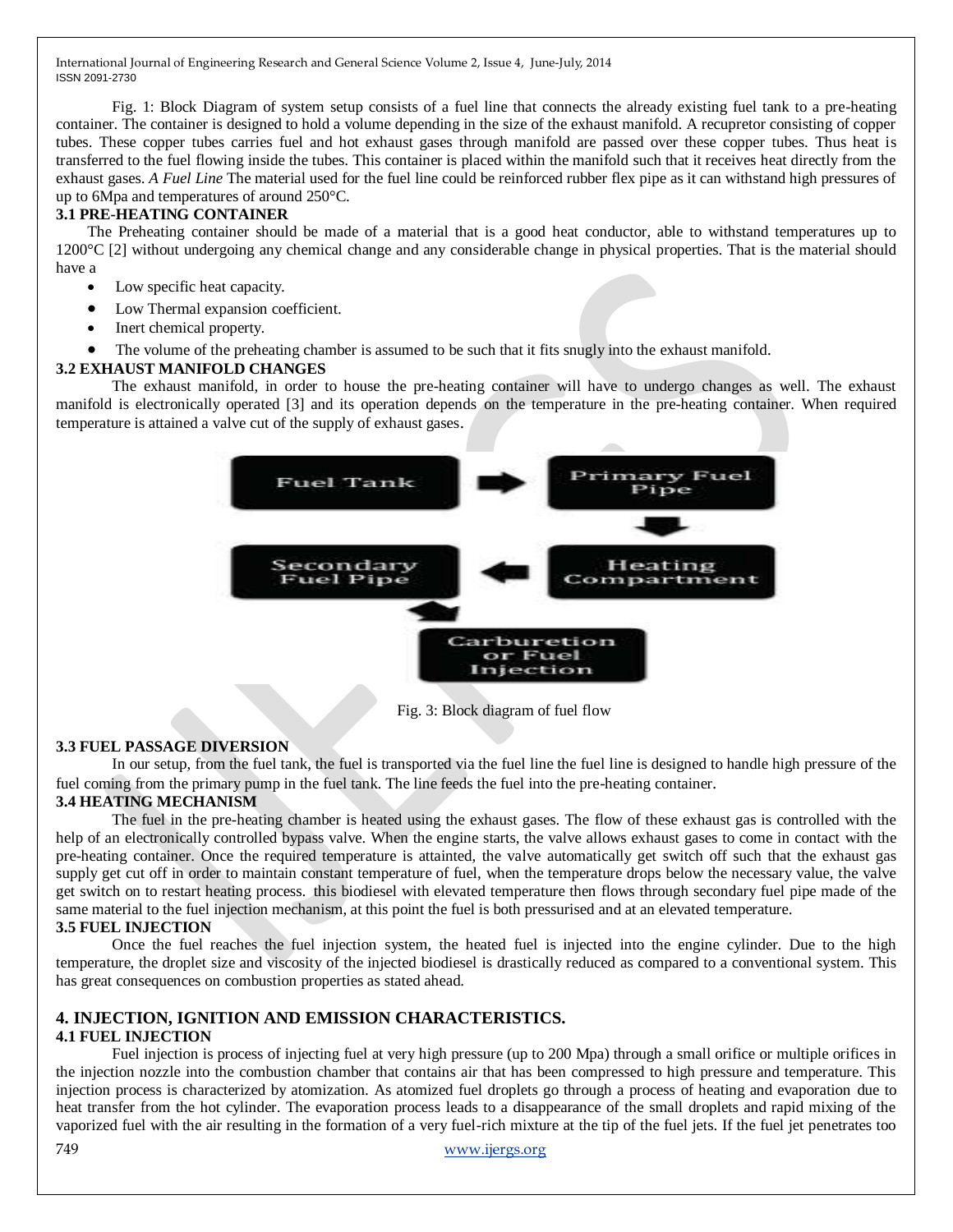far, the fuel interacts with the wall, resulting in degraded mixing, low temperature combustion on the walls and high unburned hydrocarbon, NOx and smoke emissions. If the fuel vaporizes and mixes too close to the nozzle, the mixture will be overly rich, leading to high unburned hydrocarbons and smoke emissions. The fuel properties that have the greatest effect on

injection include viscosity, density, and surface tension. Fuel injection is mainly characterized by atomization.

# *4.1.1 Kinematic Viscosity*

Viscosity is a measure of the internal fluid friction of fuel to flow, which opposes any dynamic change in the fluid motion. Viscosity, a measure of the fuel's resistance to flow, impacts the fuel spray characteristics through flow resistance inside the injection system and in the nozzle holes. Higher viscosity generally results in reduced flow rates for equal injection pressure and degraded atomization. Fuels with high viscosity tend to form larger droplets on injection which can cause poor combustion, increased exhaust smoke and emissions. Fuels with low viscosity may not able to supply sufficient fuel to fill the pumping chamber, and again this effect will be a loss in engine power.

Murat Karabektas [16] reported that the specific gravity and kinematic viscosity of the cottonseed oil Methyl Ester (COME) gradually decrease with the increase in the preheating temperature. It is seen that the kinematic viscosity is 6.54 cSt at  $30^{\circ}$ C and decreases gradually to 1.26 cSt at 120<sup>0</sup>C. Additionally, the specific gravity decreases from 0.882 at 30<sup>0</sup>C to 0.851 at 120<sup>0</sup>C.

|                                    | <b>DIESEL</b> | <b>JATROPA OIL</b>                           | <b>COTTON SEED OIL</b>                       | <b>RICE BRAN OIL</b>                               |
|------------------------------------|---------------|----------------------------------------------|----------------------------------------------|----------------------------------------------------|
| 1. Kinematic<br>viscosity<br>(cSt) |               | <b>Without</b><br>Preheat 35.9               | Without<br>Preheat 5.49                      | Without<br>Preheat 5.49                            |
|                                    | 2.25          | After<br><b>Preheat</b><br>At $120^0$ C 5.82 | After<br><b>Preheat</b><br>At $120^0$ C 1.26 | After<br><b>Preheat</b><br>At $120^{\circ}$ C 1.26 |
| 2. Cetane number                   | 48            | 52                                           |                                              | 56.2                                               |
| 3.Densitygm/cc                     | 0.82          | 0.88                                         | 0.82                                         | 0.78                                               |



Table 4.1 Properties of various oils

Fig. 4.2 Viscosity Vs Temperature for rice bran oil and cotton seed oil [6]

## *4.1.2 Density*

Increased density tends to degrade atomization rates. Fuel density has importance in diesel engine performance as it affects pump and pipeline design. However, most importantly, they have a significant effect on the atomization quality of the spray injectors, with subsequent impacts on the efficiency of the combustion and emissions. All diesel injection systems meter the fuel on a volume basis, so that fuel density affects the mass of fuel injected. Increased density beyond specification results in higher than designed fuel injection rates due to the direct relationship between mass, volume and density.

750 [www.ijergs.org](http://www.ijergs.org/)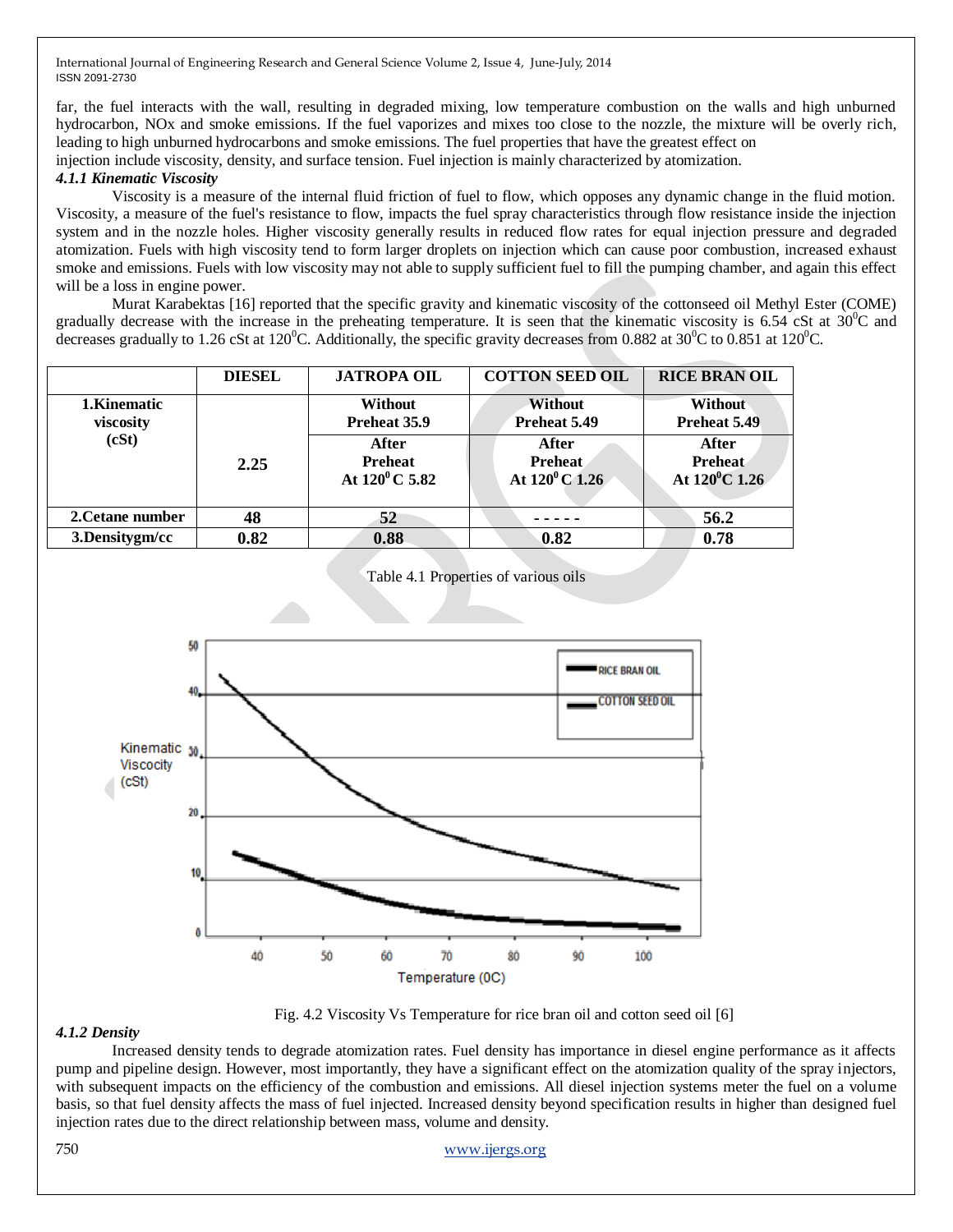#### *4.1.3 Surface tension*

Surface tension or the tendency of the fuel to adhere to itself at the fuel-air interface, affects the tendency of the fuel to form drops at the jet-air interface. The surface tension of the liquid is a property that allows it to resist an external force. The relatively high surface tension of bio-oil presumably results from the high amount of water which has a high surface tension due to its strong hydrogen bonding. For bio-oils, surface tension values of 28–40 MN/m at room temperature have been measured. Greater surface tension causes more shearing between fuel molecules and thus poor atomization will occur.

## *4.1.4 Atomization*

The high-pressure injection process results in a breakup of the fuel injection jets into small droplets due to the shear forces induced between the high velocity jets and the relatively air in the combustion chamber. This process is known as atomization. In this process fuel is split up into small droplets for spray atomization is typically characterized by the ratio of fluid volume to surface area in a given spray. Atomization includes spray properties affected like droplet size, degree of mixing, penetration and evaporation. The change in any of these properties might be lead to different relative duration of premixed and diffusive combustion regimes.

The droplet distribution (also called "dispersion") is a parameter which describes the distribution of the droplets in a spray volume. It mainly depends on the characteristics of the properties of the fuel being injected .Fuel properties such as density, viscosity and surface tension. But in case of biodiesels these fuel properties are found to be higher than that of the diesel. This affects the atomization of biodiesel .Thus preheating of biodiesel at about 90°C decreases the viscosity nearer to diesel and thereby improves atomization.

A well-formed droplet distribution (atomization) promotes fuel evaporation, flame stability, and improves fuel combustion and reduces emissions. Droplets Should be small in order to ensure complete carbon burnout and proper flame Shape and length in existing burners, while large spray droplets may cause incomplete Combustion, soot (smoke) formation etc.

# *4.1.5 Cloud Point*

 The key flow property for winter fuel specification is a cloud point. Cloud point is the temperature at which wax (crystal) formation of the fuel particles might begin. Below the cloud point, these crystals might plug filters or drop to the bottom of a storage tank. Cloud point is the most widely used and most conservative estimate of the low temperature operability limit. However, fuels can usually be pumped at temperatures below the cloud point. It is measured as the temperature of first formation of wax (crystal) as the fuel is cooled. Cloud point is a measure of the fuel gelling point at which the fuel can no longer pumped.

The cloud point of biodiesel creates ignition problem called' ignition delay' in winter season and in cold countries. Preheating of biodiesel will melt the waxy crystals formed during cold season or in the cold countries and will decrease the ignition delay time .Thus it minimizes the excess delay time taken by the fuel and thereby improves the ignition characteristic associated with biodiesel.

## **5. EXPERIMENTAL WORK OVER PREHEATED BIODIESELS**

Dhinagar et al [13] tested neem oil, rice bran oil and karanji oil on a low heat rejection engine. An electric heater was used to heat the oil. The exhaust gas was also utilized for heating the oil. Without heating,  $1-4%$  lower efficiency was reported compared to that of diesel. However, with heating, the efficiency was improved. Silvico et al [12] used heated palm oil as the fuel in a diesel generator. Studies revealed that exhaust gas temperature and specific fuel consumption were increased with an increase in charge percentage. The carbon monoxide emission was increased with the increase of load. Unburned HC emissions were lower at higher loads, but tended to increase at higher loads. This was due to a lack of oxygen resulting from the operation at higher equivalence ratios. Palm oil NOx emissions were lower as compared to the diesel fuel. They also reported that a diesel generator can be adapted to run with heated palm oil and would give better performance.

Masjuki et al [10] used preheated palm oil to run a compression ignition engine. Preheating reduced the viscosity of fuel and hence better spray and atomization characteristics were obtained. Torque, brake power, specific fuel consumption, exhaust emission and brake thermal efficiency were found to be comparable to that of diesel.

## **6. EMISSION**

Diesel engines are assumed as a good alternative to gasoline engines because they produce lower amount of

emissions. On the other hand, higher emissions of oxides of nitrogen (NOx) and particulate matter (PM) have been noticed as major problems. Although, major constituents of diesel exhaust include carbon dioxide (CO2), water vapor  $(H<sub>2</sub>O)$ , nitrogen  $(N<sub>2</sub>)$ , and oxygen  $(O<sub>2</sub>)$ ; carbon monoxide (CO), hydrocarbons (HC), oxides of nitrogen (NOx), and particulate matter (PM) are present in smaller but environmentally significant quantities. In modern diesel engines, first four species normally consist of more than 99% exhaust, while last four (the harmful pollutants) account for less than 1% exhaust. NOx comprise of nitric oxide (NO) and nitrogen dioxide (NO<sub>2</sub>) and both are considered to be deleterious to humans as well as environmental health. NO<sub>2</sub> is considered to be more toxic than NO. It affects human health directly and is precursor to ozone formation, which is mainly responsible for smog formation.

## **6.1 CO EMISSION**

The increasing trend of CO emissions is due to increase in volumetric fuel consumption and knock with the engine power output. The formation of CO emission mainly depends upon the physical and chemical properties of the fuel used. It is observed that, the CO emission of biodiesel is less than that of diesel fuel. The decrease in CO emission for biodiesel is attributed to the high cetane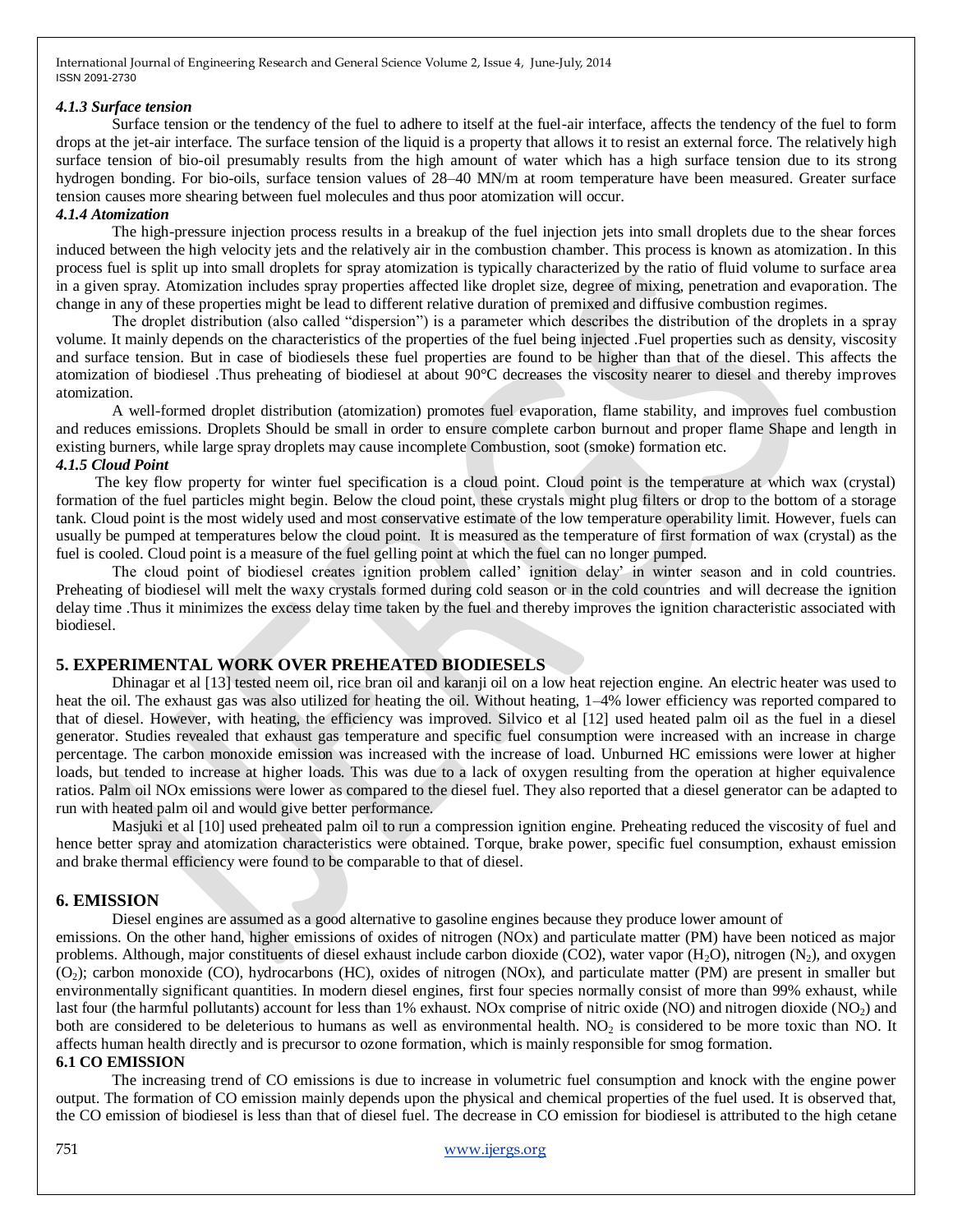number and the presence of oxygen in the molecular structure of the biodiesel. Also, the CO emission levels are further reduced for preheated biodiesel and the reason is attributed to its reduced viscosity, density, and increase in rate of evaporation due to preheating. The decreasing CO emission is more when preheating temperature is increased from 75°C to 90°C.

M. Pugazhvadivu et al [11] found the maximum CO emission was 0.22% and 0.77% with diesel and Waste frying oil WFO (without preheating) respectively. The CO emission was decreased with preheating due to the improvement in spray characteristics and better air-fuel mixing. The maximum CO emission was 0.58% and 0.48%, respectively, with WFO  $(750^0C)$  and WFO  $(135^0C)$ , respectively.

Hanbey Hazar et al [15] found that CO emission was decreased for all test fuels with preheating due to the improvement in spray characteristics and better air–fuel mixing. When rapeseed oil preheated, CO emissions were decreased by 20.59%, 16.67% and 25.86% for DF, B20 and B50, respectively.

Murat Karabektas et al [16] reported that the CO emissions arisen from incomplete combustion is decreased by applying preheating to the fuel. CO emissions obtained with COME operations were on averages of 14.40–45.66% lower than those with diesel fuel operations.

#### **6.2 CO<sup>2</sup> EMISSIONS**

The increasing trend of  $CO_2$  emissions is due to increase in volumetric fuel consumption. It is observed that, the  $CO_2$ emission of biodiesel is less than that of diesel fuel. This is attributed to the presence of oxygen and high cetane number of biodiesel. However, the  $CO<sub>2</sub>$  emission levels are lowered preheated and the reason is attributed to more fuel consumption caused by high temperature and improved combustion.

#### **6.3 NOX EMISSIONS**

The NOx emissions against increasing preheating temperature of biodiesel blends are plotted in the Fig.6. Results show that blends 20, 40 at preheating temperature 60°C, 75°C, 90°C the increased NOx emission. This shows that the formation of NOx is very sensitive to temperature and it increases with increase in the preheating temperature of biodiesel. This is because preheated fuel premixes more rapidly with oxygen molecules present in air. Resulting in the formation of increased NOx emissions. NOx emission is more when preheating temperature is increased from 75°C to 90°C This is the disadvantage of preheating biodiesel which can further be reduced using EGR technique.



Hanbey Hazar et al [15] found that NOx emission increases with the increase in the fuel inlet temperature preheated rapeseed oil (RRO). The average NOx emission was increased by 19%, 18% and 15% using DF, O20 and O50, respectively. The increase in NOx with preheating emission may be attributed to the increase in the combustion gas temperature with an increase in fuel inlet temperature.

It is seen that the maximum NOx emission was 44% lower for Waste frying oil WFO (without preheating) compared to diesel. It was found that the NOx emission was increased with the increase in the fuel inlet temperature. The maximum NOx emission was increased by 23% and 25% using WFO (75<sup>o</sup>C) and WFO (135<sup>o</sup>C) respectively compared to WFO (without preheating). The increase in NOx with preheating emission may be attributed to the increase in the combustion gas temperature with an increase in fuel inlet temperature However the NOx emissions were 26% and 28% lower, respectively, using WFO (75°C) and WFO (135°C) compared with that of diesel.